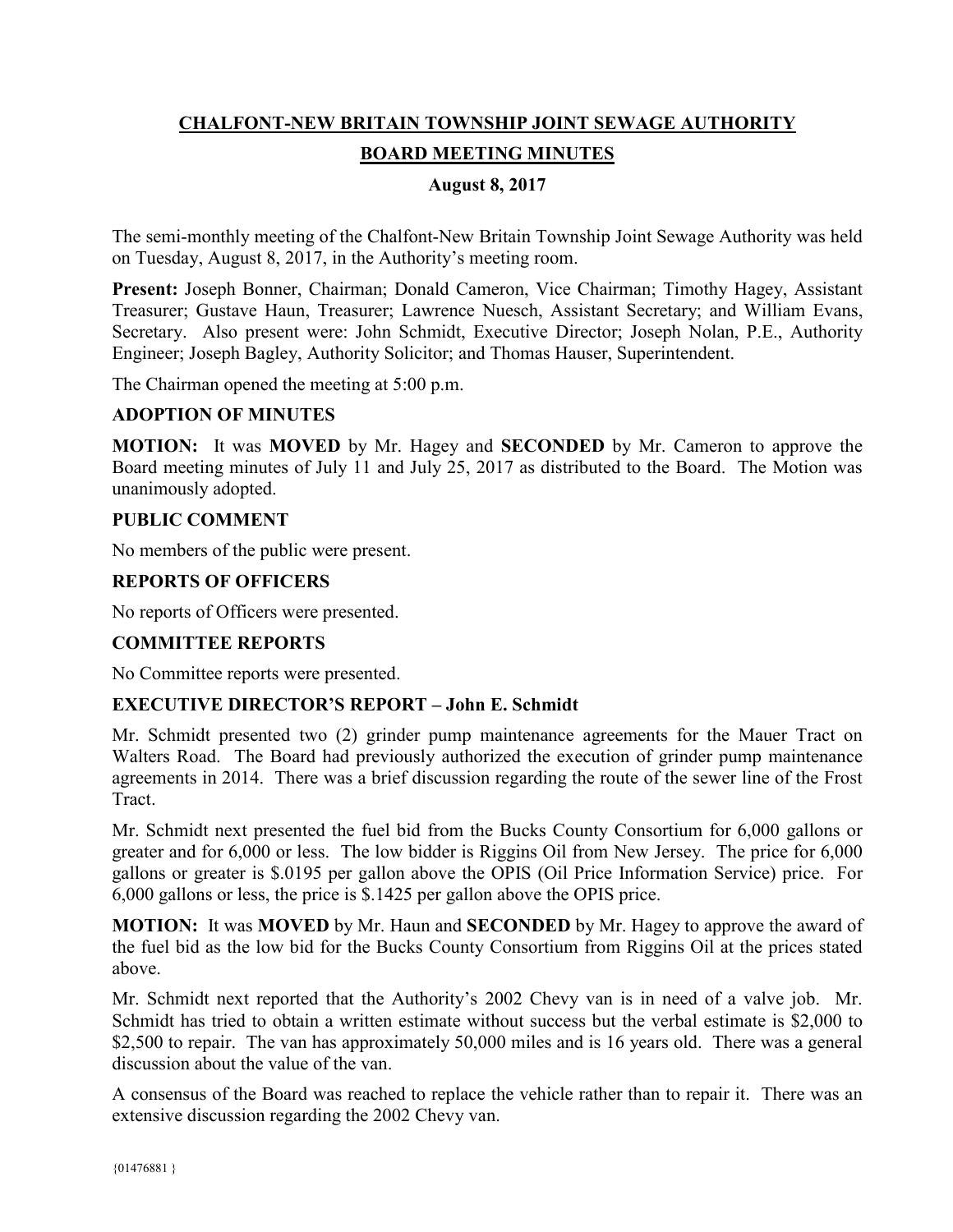There was a general discussion regarding the OPIS price.

Mr. Schmidt reported that he will be absent from the August 22 meeting and Mr. Bagley will be absent as well. Mr. Bagley's partner, Mr. Freimuth, can attend in his place.

A consensus of the Board was reached to cancel the August 22 meeting.

Mr. Schmidt reminded the New Britain representatives of a meeting on September 11 with the Township Supervisors at their work session. The next meeting of the Authority after that Township meeting will be September 12.

# **SUPERINTENDENT'S REPORT – Thomas Hauser**

Mr. Hauser reported that plant operations for the month of July were normal. The sludge which had been stored on-site following the May 23 fire has been moved to the composting site. Because an outside laboratory is completing part of the analyses, all samples had not yet been analyzed for July. The Authority is still waiting those results.

Precipitation: 6.05 inches Average Daily Flow: 3.26 MGD Peak Day Flow: 5.99 MG

Mr. Hauser reported that process performance was normal with the exception of phosphorous which appears high because not all samples have been analyzed from July at this time.

In the plant, the No. 4 aerator tripped, which turned out to be a problem with the contactor and a replacement has been ordered. The No. 2 recycle pump variable frequency drive tripped and needed circuit board cards removed to be reset. Personnel rerouted the forward flow for two (2) days for the installation of the control valve by the contractor. The plant experienced two (2) "power blinks". The return activated sludge pumps were tripping, the No. 2 pump was found to have burned wires in the MCC. The wires were repaired in-house and a new terminal block was ordered. The No. 3 anoxic mixer tripped, the sensor wire was caught in the prop and the sensor wire was replaced. The seals have started to leak on the gear box and the seals are being replaced. There was a brief discussion regarding the pump.

In the collection system, personnel raised eight (8) manholes on Upper State Road, applied root killer to six (6) runs in the easement behind Hellberg Avenue and performed other work.

There was a Board question about root killer.

There was a Board question regarding personnel with electrical experience. There was a brief discussion that personnel with electrical experience will have to be sought before the end of the year.

# **ENGINEER'S REPORT – Joseph Nolan, P.E.**

Mr. Nolan reported that there was a progress meeting for the Phase III project on Thursday, July 20. There was also a meeting with regard to the electrical contractor and certain electrical work performed following the fire. All work to the dryer has been completed. The electrical contractor rewired many of the controls in the dryer building. Work on Phase III is progressing. The trusses for the dryer building are expected to be delivered by September 7. The general contractor has installed the odor control system. They are converting the digesters and adding new steps up to the bridge. They have installed a pinch valve which will control flow to the Plant. The Phase III contractors are approximately 80% complete in terms of payment. Mr. Nolan anticipates an October completion.